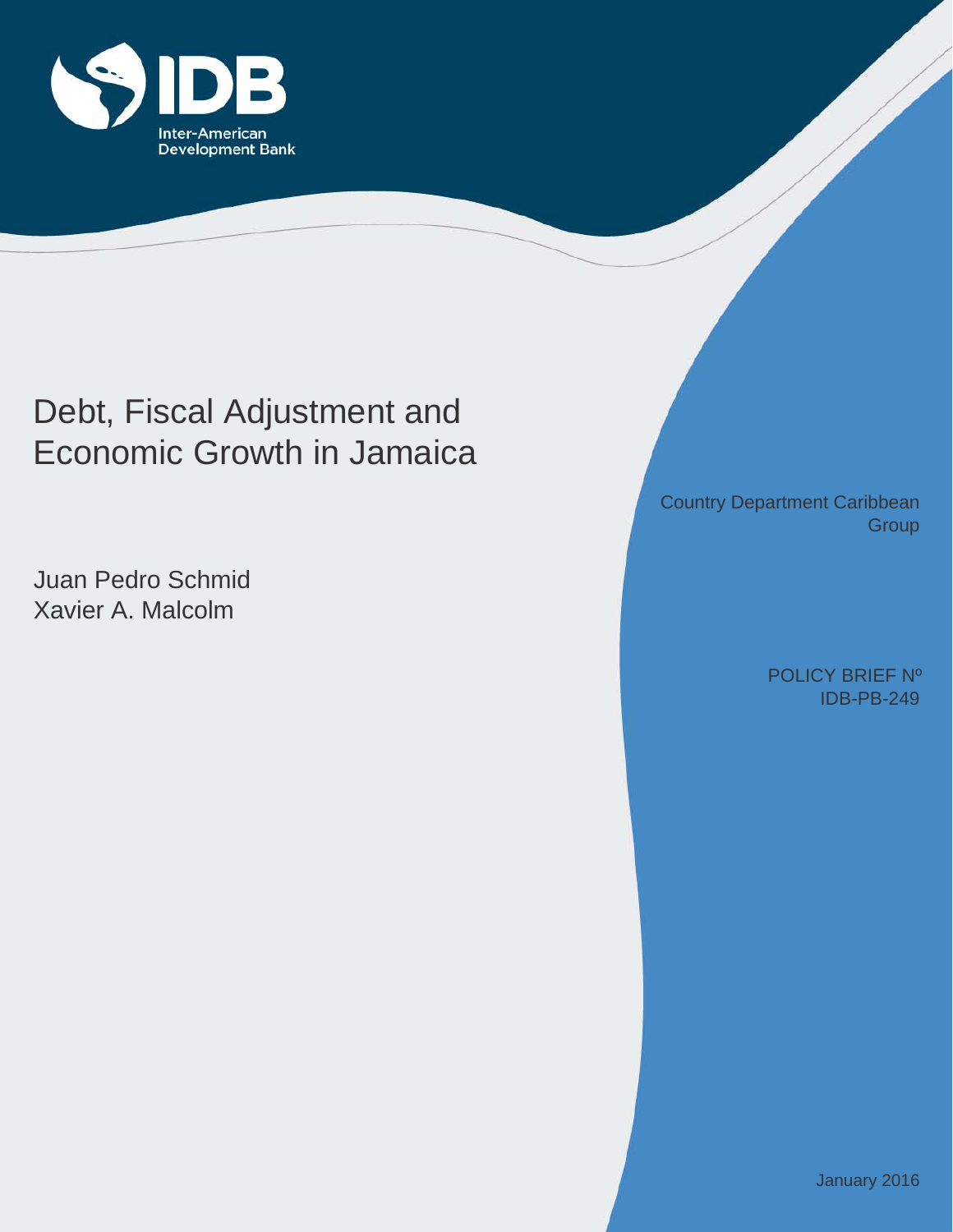# Debt, Fiscal Adjustment and Economic Growth in Jamaica

Juan Pedro Schmid Xavier A. Malcolm



January 2016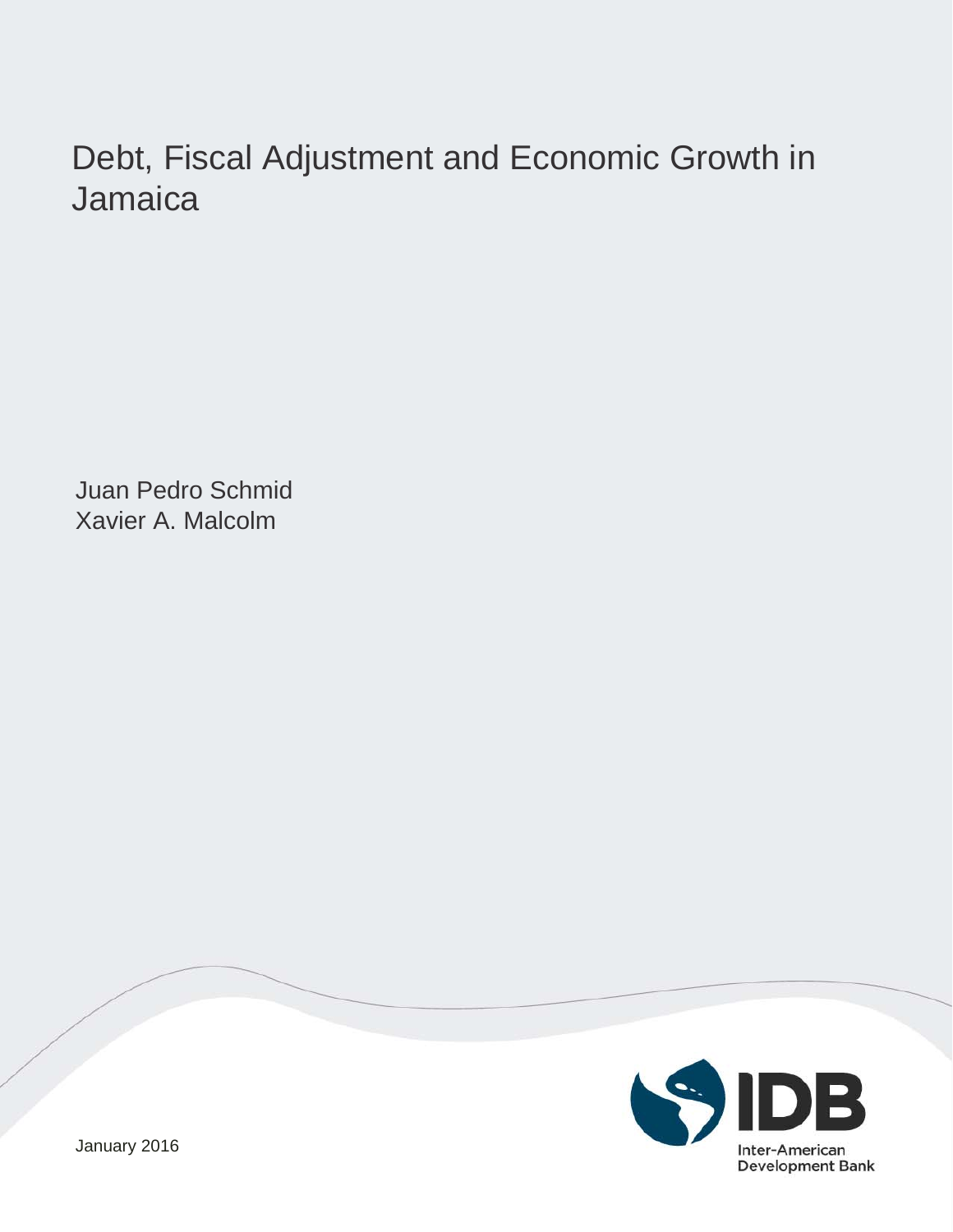Cataloging-in-Publication data provided by the Inter-American Development Bank Felipe Herrera Library

Malcolm, Xavier A. Debt, fiscal adjustment, and economic growth in Jamaica / Xavier A. Malcolm, Juan Pedro Schmid. p. cm. — (IDB Policy Brief ; 249) Includes bibliographic references. 1.Debt—Jamaica. 2. Economic development—Jamaica. I. Inter-American Development Bank. Country Department Caribbean Group. II. Schmid, Juan Pedro. III. Title. IV. Series. IDB-PB-249

#### http://www.iadb.org

Copyright © 2016 Inter-American Development Bank. This work is licensed under a Creative Commons IGO 3.0 Attribution-NonCommercial-NoDerivatives (CC-IGO BY-NC-ND 3.0 IGO) license (http://creativecommons.org/licenses/by-nc-nd/3.0/igo/ legalcode) and may be reproduced with attribution to the IDB and for any non-commercial purpose. No derivative work is allowed.

Any dispute related to the use of the works of the IDB that cannot be settled amicably shall be submitted to arbitration pursuant to the UNCITRAL rules. The use of the IDB's name for any purpose other than for attribution, and the use of IDB's logo shall be subject to a separate written license agreement between the IDB and the user and is not authorized as part of this CC-IGO license.

Note that link provided above includes additional terms and conditions of the license.

The opinions expressed in this publication are those of the authors and do not necessarily reflect the views of the Inter-American Development Bank, its Board of Directors, or the countries they represent.



CET@iadb.org Juan Pedro Schmid: jpschmid@iadb.org; Xavier A. Malcolm: xavierm@iadb.org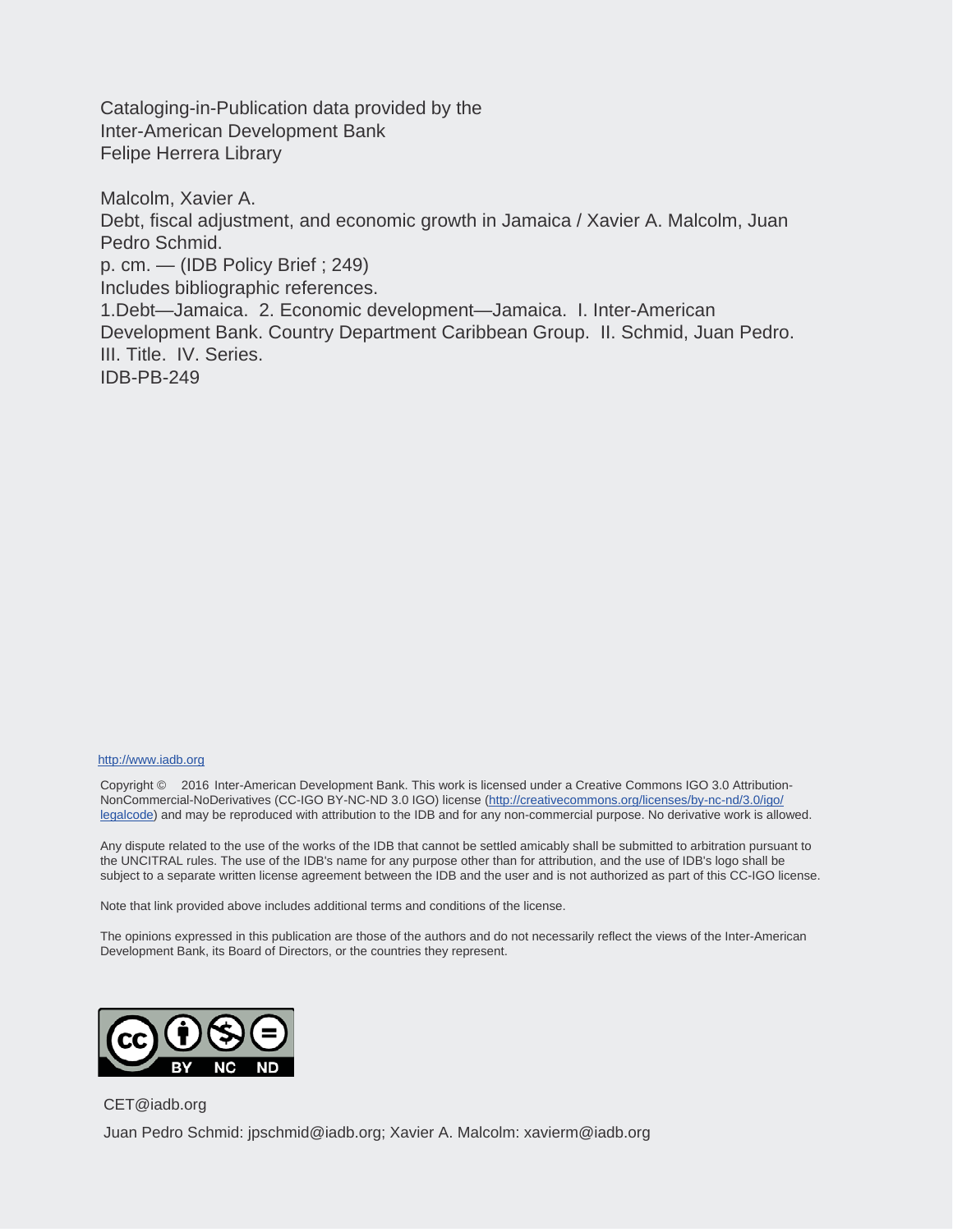# **Abstract<sup>1</sup>**

The buildup of debt in Jamaica has been concurrent with the country's slow economic growth, and the issues are intertwined. High debt slows economic growth, and slow economic growth makes the process of reducing the debt burden more difficult. Jamaica committed itself to a strict fiscal consolidation program to reduce its debt burden. The fiscal consolidation will be long spanning more than half a generation—until reaching the debt-to-GDP target of 60 percent by 2026. Besides adhering to the fiscal targets, success will depend on the country's ability to break away from a history of low economic growth.

**JEL Codes:** E62,H62, H63, H68, O49

**Keywords:** Economic growth, fiscal consolidation, forecast of budgets, Jamaica, IMF

 $1$  The opinions expressed in this publication are those of the authors and do not necessarily reflect the views of the Inter-American Development Bank, its Board of Directors, or the countries they represent. Corresponding author: jpschmid@iadb.org.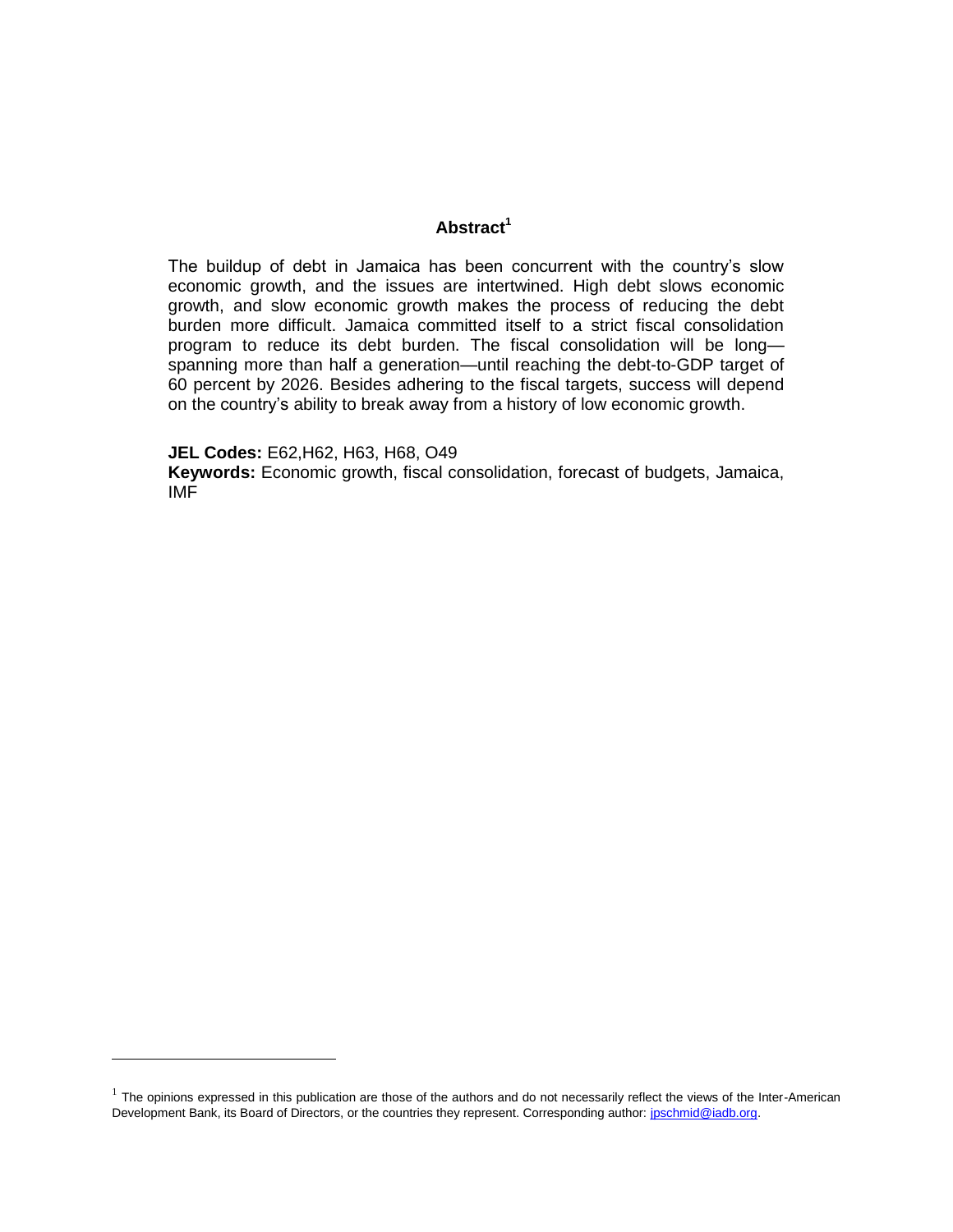#### **Introduction**

Jamaica's development experience over the past few decades has been characterized by decline and frustration, representing one of the worst growth performances in the region. Over the past 20 years, the country's economy grew on average less than 1 percent per year, significantly below the average 3.9 percent of the entire Latin American and Caribbean region. The global economic crisis in 2007 further affected its growth path and started a prolonged recession from which the country is just recovering. Jamaica's real GDP is considerably below the level it would be today if the country had continued to grow at precrisis rates, and it is still below 2007 levels (Figure 1).



**Figure 1. Real GDP: Deviation from 2000 to 2007 Trend**

*Source:* World Economic Outlook, International Monetary Fund.

Accompanying the weak growth performance was a consistently high level of debt (Figure 2a). Starting in the mid-1990s, debt increased rapidly and has remained above 100 percent ever since. Historically, a major part of the debt buildup was caused by assumptions of liabilities contracted outside of the government, including a major increase as a result of the resolution of a financial crisis at the end of the 1990s (King and Kiddoe, 2010). In addition, weak fiscal management played a role as the country failed to earn sufficient revenues to cover increasing rigid expenditures, including interest payments and salaries (Schmid, 2014). The prolonged crisis that was triggered by the global recession further worsened the fiscal situation and left the country with a debt-to-GDP ratio of more than 140 percent as at 2013 (Figure 2a). Jamaica's debt situation is an important challenge given that its debt-to-GDP ratio is among the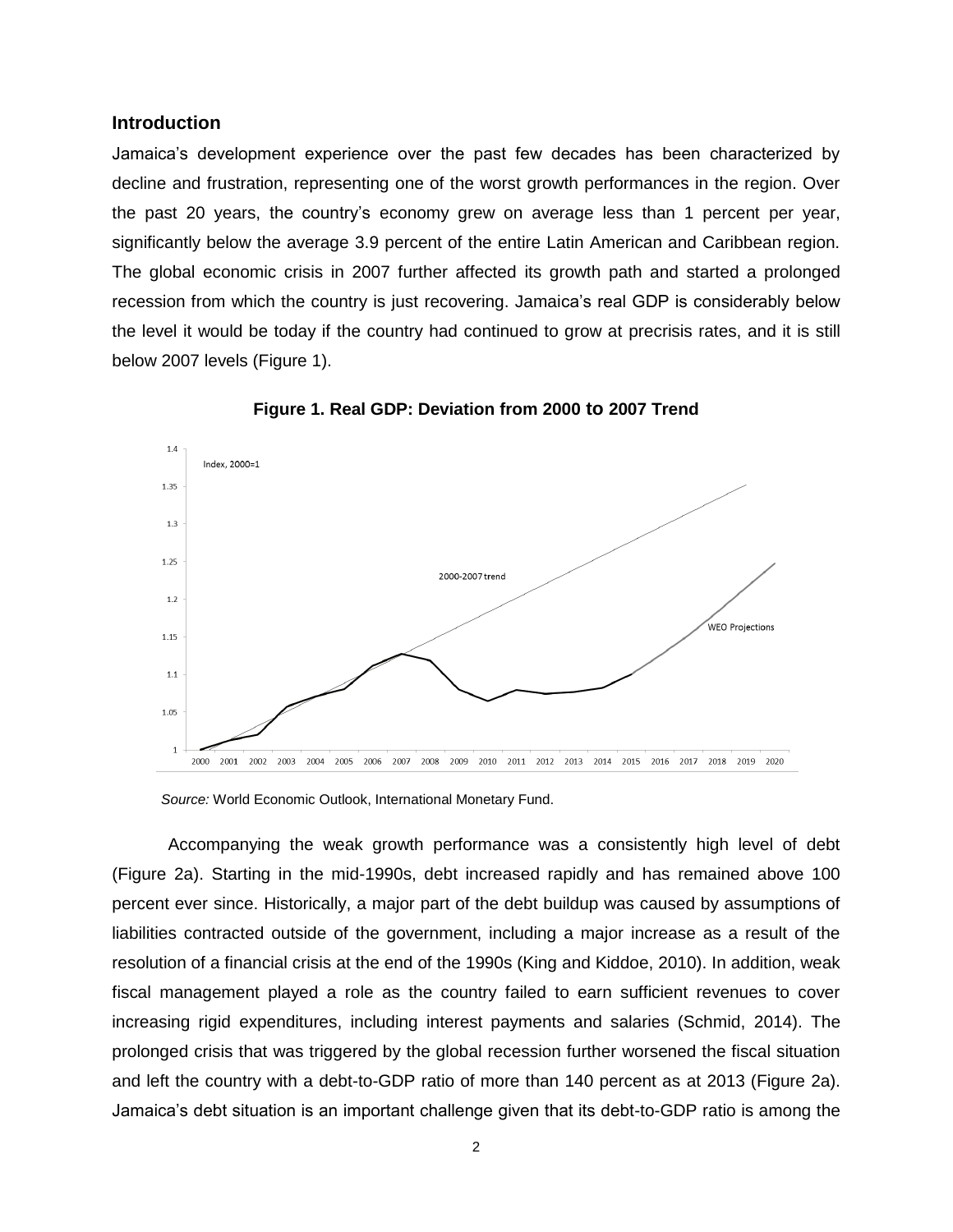highest in the world, considerably higher than other small economies' (Figure 2b). The increase in debt has several adverse effects for the country, including interest payments of more than 60 percent of revenues in FY2008/09. In addition, the situation has created significant investor uncertainty, negatively affecting investment decisions and growth prospects.<sup>2</sup>



*Source:* Ministry of Finance and Planning. *Source:* Ruprah et al. (2014). *Note:* National debt as defined by the Debt Management Unit. *Notes:* Relative ratios were calculated using different

 $\overline{a}$ 





other small economy benchmarks. C6 = The Bahamas, Barbados, Guyana, Jamaica, Suriname, and Trinidad and Tobago; OECS = Organization of EasternCaribbean States; Caribbean-C = commoditybased economies;  $Caribbean-T = tourism-based$ economies.

At the same time, Jamaica is making substantial efforts to stabilize the economy and achieve macroeconomic sustainability over the medium to long term. Jamaica entered a fouryear Extended Fund Facility with the International Monetary Fund on May 1, 2013, that targets a reduction of the debt-to-GDP ratio from 145.3 percent as of March 2013 to 100 percent or below by March 2020. Although the program is important for confidence in the stabilization efforts, the country will remain in a vulnerable position given the effort that is required to reach the debt targets.

 $2$  Confidence has improved as a result of the successful implementation of the Extended Fund Facility with the IMF since May 2013. However, it is still low, since according to the Jamaica Chamber of Commerce business confidence survey for the third quarter of 2015, only 44 percent of firms in Jamaica reported that it was a good time to expand productive activity.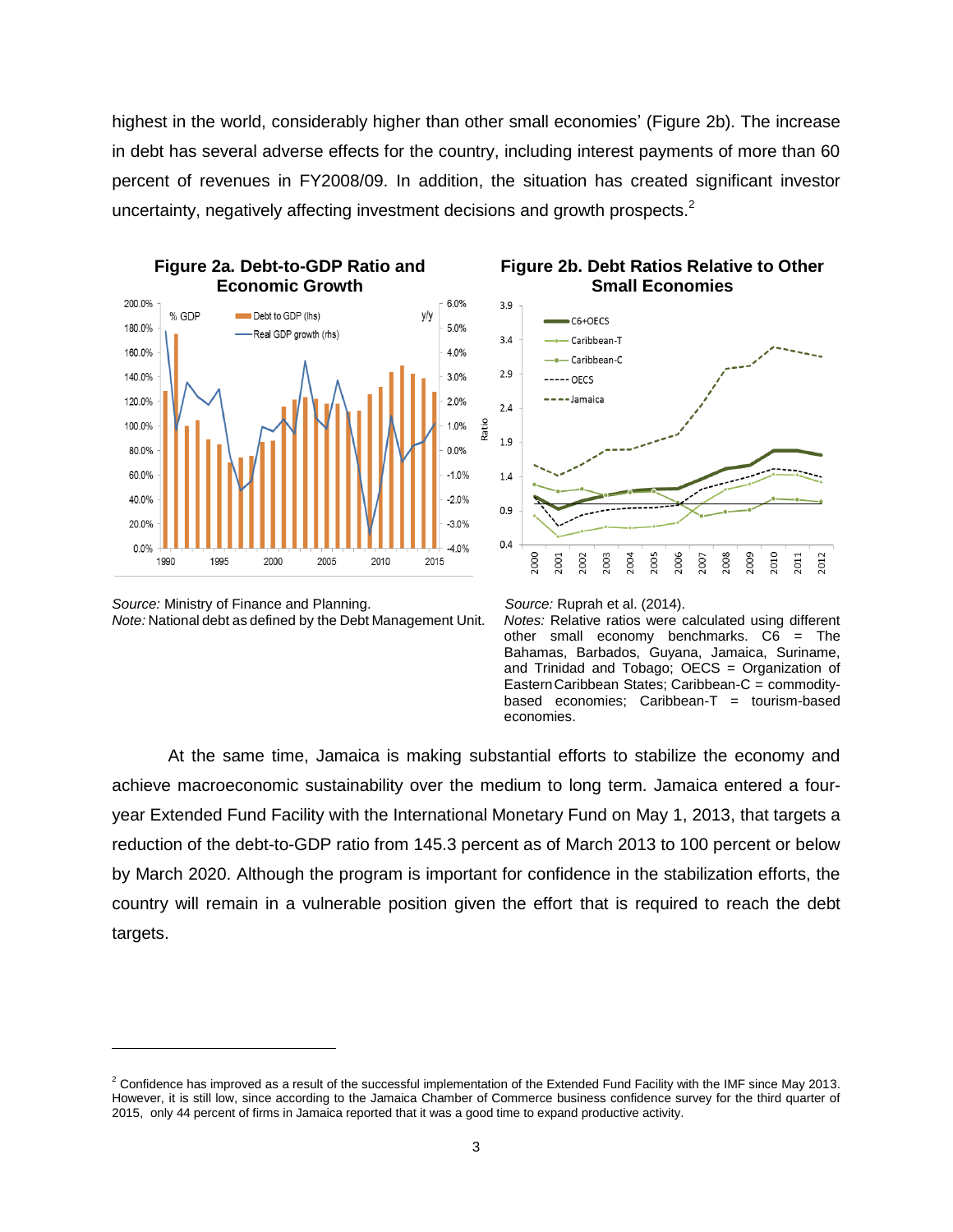#### **Debt, Fiscal Adjustment, and Economic Growth**

There is a strong correlation between economic growth and debt. Growth eases the debt problem because it leads to a growing tax base and lower debt in relative terms. In contrast, although economic growth affects the debt burden, there is also growing evidence that debt above a certain level adversely affects growth. Estimations of the relation for the Caribbean by Greenidge et al. (2012) indicate that when the ratio is less than 30 percent, there is a positive effect of debt on growth. When the debt-to-GDP ratio is above 30 percent, the effect is still positive but at a declining rate. Once the ratio exceeds 60 percent, debt has a negative effect on economic growth (Figure 3).

Different channels for the adverse effect are possible. High or increasing levels of debt make future tax increases more likely. In addition, domestic financing of debt can increase domestic interest rates and crowd out private investment. As the Jamaican case has shown, high debt levels also increase the vulnerability of the country and can lead to economic and financial crisis. $3<sup>3</sup>$ 

Debt reduction can be achieved through different means, including growth, fiscal consolidation, inflation, debt restructuring and defaults, and privatization. Amo Yartey et al. (2012) summarize the large debt reductions between 1970 and 2007. $4$  The authors find that out of 206 episodes that fit their definition of such reductions, around 100 were achieved through restructuring or default. A combination of growth, higher inflation, or fiscal consolidation was responsible for the debt reduction in the other cases.

The effects of large fiscal adjustments on economic growth have been mixed. Although fiscal adjustments can have negative effects on economic growth through a reduction of domestic consumption and investment, the degree of the effect also depends on the type of adjustment (International Monetary Fund, 2010). For example, reducing spending rather than increasing taxes is less likely to create recessions and more likely to lead to a successful fiscal adjustment (Alesina and Ardagna, 2010). Among spending categories, successful adjustments focus on government wages and transfers as opposed to investment (Tsibouris et al., 2006; Hernandez de Cos and Moral-Benito, 2013). Although fiscal adjustment can have negative effects on growth, monetary and exchange rate policies can affect the growth and success of the adjustment. Also, structural reforms such as medium-term expenditure frameworks and

<sup>&</sup>lt;sup>3</sup> For further discussion on the correlation between macroeconomic stability and debt, see Sutherland and Hoeller (2012).

<sup>4</sup> Defined as a decline in the debt-to-GDP ratio of at least 15 percent of GDP over five years. See Tsibouris and colleagues 2006 for a similar study with a different definition of *large fiscal adjustment*.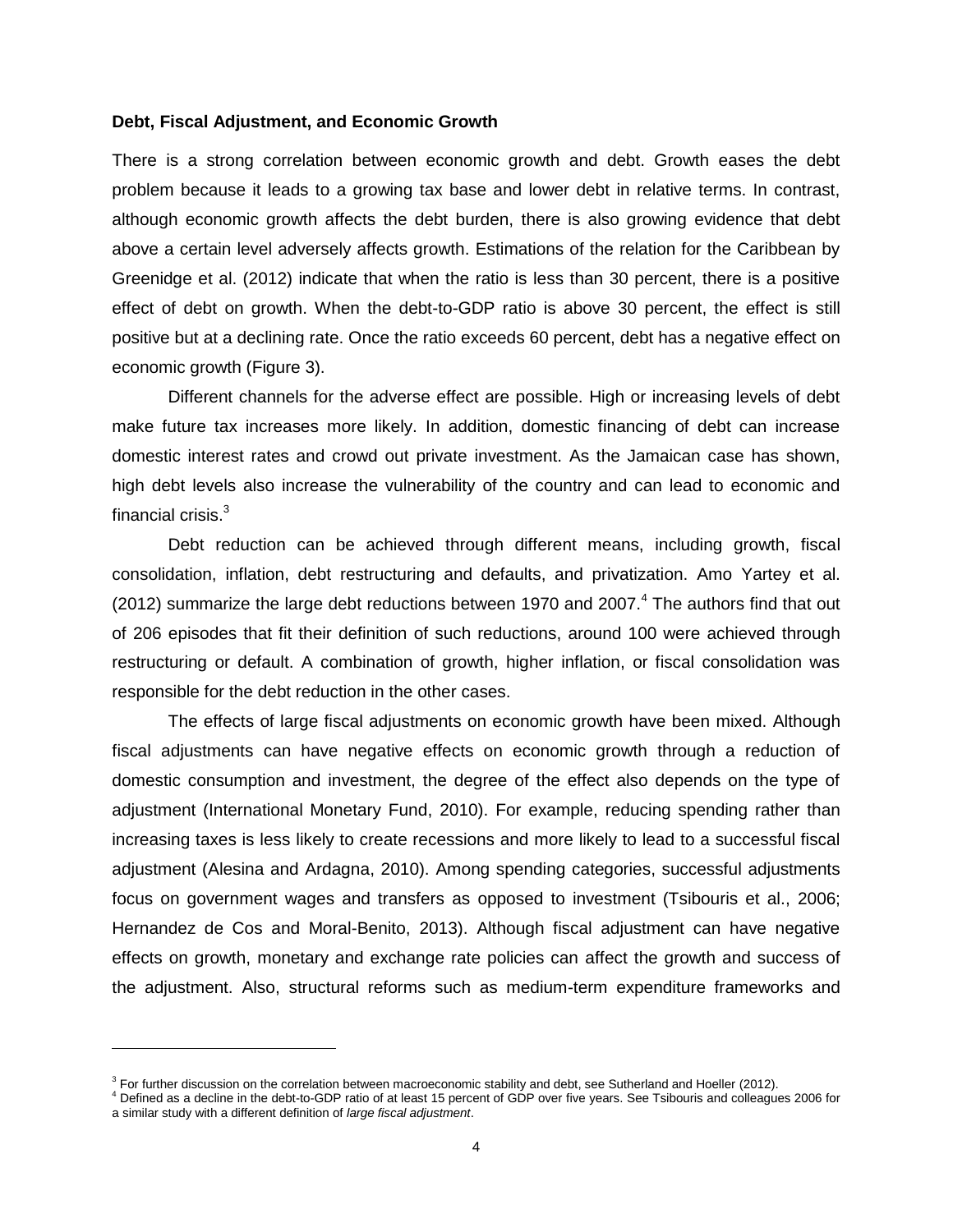fiscal rules support the chances for the success of adjustments (International Monetary Fund, 2010).



**Figure 3. Debt-to-GDP Ratio and Economic Growth, 2012**

*Source:* Ruprah et al. (2014).

 $\overline{a}$ 

In Jamaica, a combination of fiscal measures, debt liability operations, and growthaccelerating policies is being pursued. Jamaica has had two domestic debt exchanges, which reduced interest payments and extended the maturities of the domestic securities.<sup>5</sup> In addition, the government bought back \$US3 billion in debt owed under the Petrocaribe agreement for US\$1.5 billion. The debt buyback led to an immediate reduction of 10 percent in debt to GDP.<sup>6</sup>

With respect to fiscal adjustment, the government reached a primary surplus of 7.5 percent of GDP for the last two fiscal years and is on track to reach the targeted 7.25 percent in the current fiscal year. Projected primary surpluses to reach the debt target under the fiscal rule

 $5$  The exchanges did not alter the amount of debt but had important effects as with the JDX the average domestic interest rates decreased from 19 percent to 12.5 percent for Jamaican dollar denominated debt and from 9 percent to 7 percent for US dollar denominated debt. Furthermore, the average maturity of the debt was extended from 4.7 years to 8.3 years after the JDX. Similarly, in the NDX average interest rates declined from 9.5 percent to 7.8 percent. Maturities for locally issued variable rate bonds were

extended by 3 to 8 years and fixed rate bond maturities were extended by 3 to 10 years under NDX.<br><sup>6</sup> Given the higher interest payments on the securities that replace the Petrocaribe debt, Jamaica will incur lower fiscal slowing down the reduction in debt to GDP going forward. Simulations indicate that debt to GDP will still be 5 percent lower in 2020 than it would have been without the debt buyback.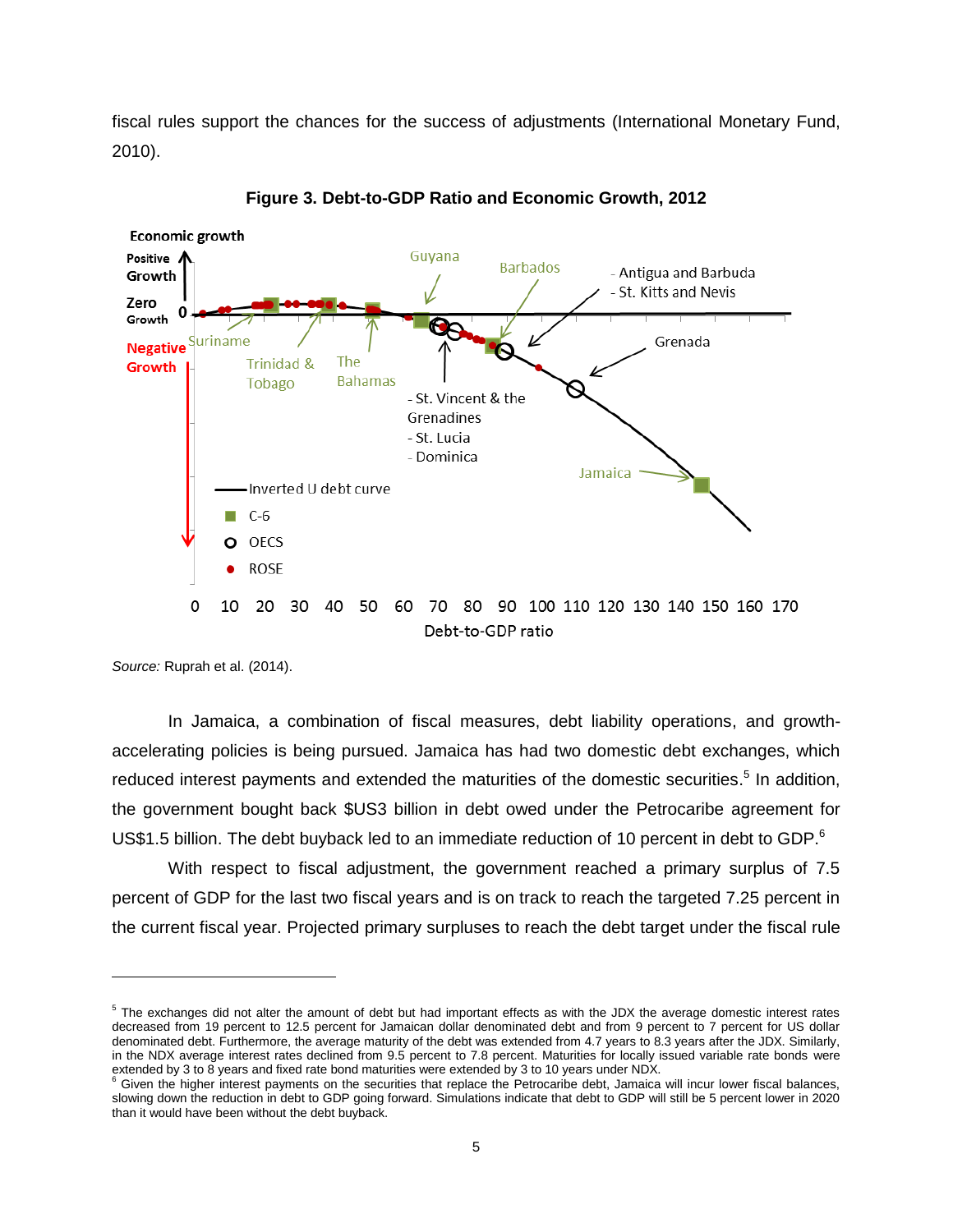of 60 percent of GDP by 2026 will remain around 7 percent of GDP. A primary surplus on that level is comparatively high and is usually only achieved in oil producing countries (see Table 1). While the debt exchanges and the fiscal adjustment have had the desired effect, economic growth has become the weakest link in Jamaica's economic framework. Since the start of the EFF, growth assumptions had to be revised downward several times. As a result, policies to support economic growth have become the center of attention.

| Country                     | <b>Primary fiscal Balance</b><br>$(2000 - 2015)$ | Debt/GDP |
|-----------------------------|--------------------------------------------------|----------|
| Kuwait                      | 16.7%                                            | 9.5%     |
| Qatar                       | 12.0%                                            | 28.9%    |
| Brunei Darussalam           | 11.1%                                            | 3.3%     |
| Norway                      | 10.3%                                            | 30.1%    |
| <b>United Arab Emirates</b> | 10.0%                                            | 14.7%    |
| Republic of Congo           | 9.9%                                             | 51.6%    |
| Saudi Arabia                | 9.7%                                             | 1.8%     |
| Gabon                       | 7.9%                                             | 33.7%    |
| Jamaica                     | 7.2%                                             | 132.8%   |
| <b>Equatorial Guinea</b>    | 5.8%                                             | 23.6%    |

**Table 1: Primary Fiscal Balance and Gross Debt, Selected Economies**

 *Source:* World Economic Outlook, International Monetary Fund.

# **Drivers of Debt Reduction in Jamaica**

The macroeconomic framework supported by the Extended Fund Facility projects the debt-to-GDP ratio to decline from 145.3 percent at the end of the 2012/13 fiscal year to 100 percent or under by 2020. The focus of the framework is the aforementioned strong fiscal adjustment, with primary surpluses of 7 percent of GDP and above. In addition, the projections assume an acceleration of economic growth from around 1 percent currently to 2.7 percent by the 2018/19 fiscal year.

The fiscal adjustment comprises the expenditure and revenue side. The authorities introduced a comprehensive tax reform that should increase and stabilize tax revenues at around 25 percent of GDP (nontax revenue and grants add between 1 percent to 2.5 percent of GDP to budgetary revenues and grants). Complementing the revenue increase, primary expenditures as a share of GDP should decrease from 20.4 percent in fiscal year 2013/14 to 19.1 percent in fiscal year 2019/20. Capital expenditures also contribute to the fiscal consolidation, as they remain suppressed during most of the program. A reduction in the public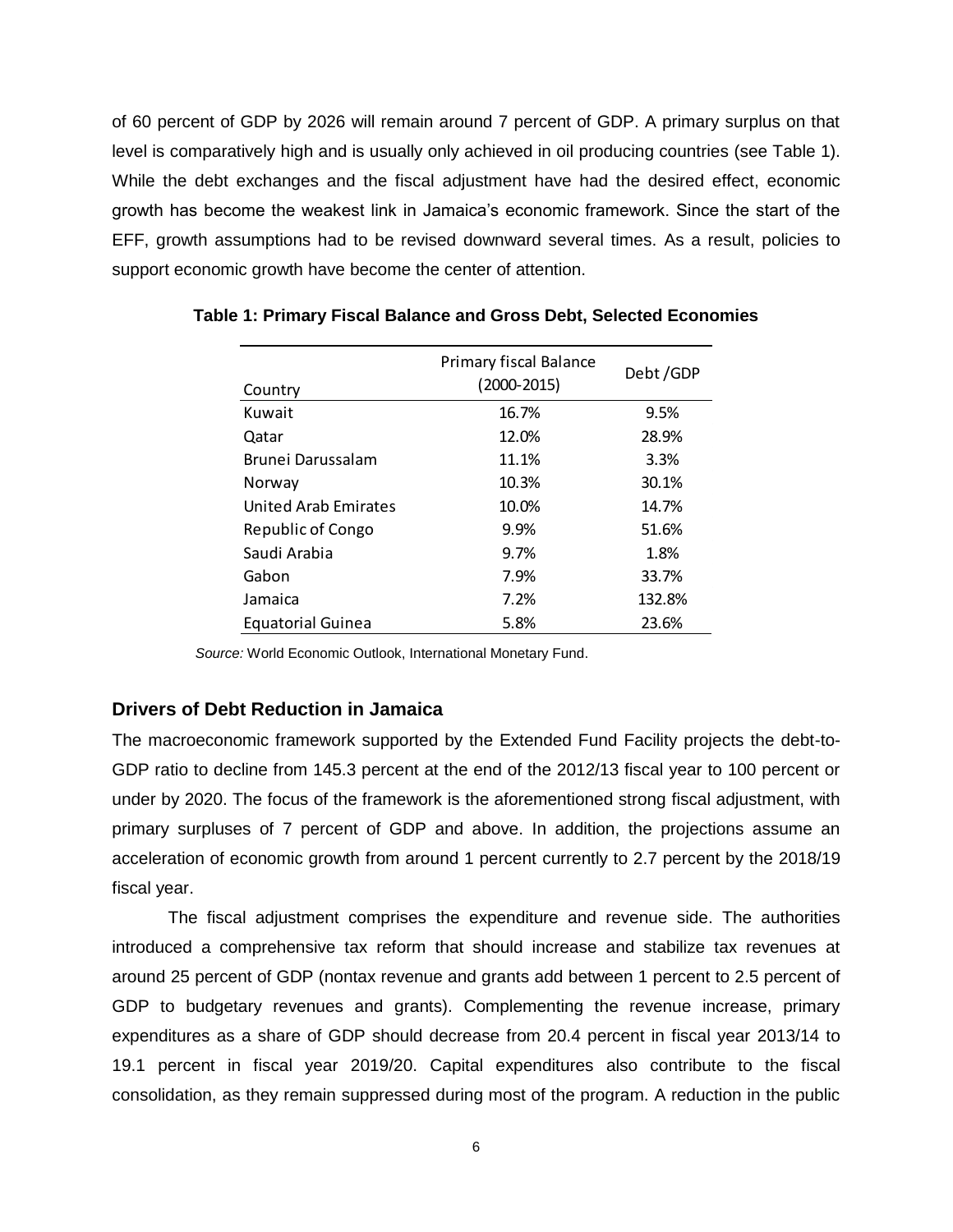sector wage bill from 11 percent in fiscal year 2012/13 to 9 percent of GDP by fiscal year 2016/17 should lead to a sustainable decrease in expenditures (Figure 4a and 4b).



*Source:* IDB estimates based on Ninth Extended Fund Facility review by the International Monetary Fund.

Although economic growth is an important contributor, inflation and the primary balance are the main drivers of the overall debt reduction (Figure 5). Exchange rate movements are important as part of the debt is denominated in foreign currencies. Depreciation has been important for the debt trajectory as the currency was adjusting from an overvalued level, however its contribution is projected to decrease as the currency has approached a more competitive level. The contribution from the interest rate is also expected to decrease as interest payments are projected to decrease from the current 8 percent of GDP to 6 percent by 2020, as debt to GDP decreases while interest rates decrease as a result of improved investor sentiment.

Adherence to the fiscal targets will be crucial to keep the debt-to-GDP ratio on a downward trajectory. The Extended Fund Facility expires in March 2017, but the recently introduced Fiscal Rule provides the framework for fiscal consolidation subsequent to the Extended Fund Facility, with a legally binding target of a debt-to-GDP ratio of 60 percent by March 2026.<sup>7</sup>

 $^7$  The center of the fiscal rule is a formula that determines the fiscal policy framework to limit the annual budgeted overall fiscal balance of the public sector, defined as achieving a reduction in public debt to GDP of no more than 60 percent by the end of fiscal year 2025/26. A periodic review and recalibration of the overall balance floor will be conducted every three years to ensure the balance floor's ongoing consistency with the ceiling by the target date and to maintain a stable anchor for fiscal policy. (See also the Third Extended Fund Facility review "Supplementary Memorandum of Economic and Fiscal Policies" at [www.imf.org/external/pubs/ft/scr/2014/cr1485.pdf.](http://www.imf.org/external/pubs/ft/scr/2014/cr1485.pdf))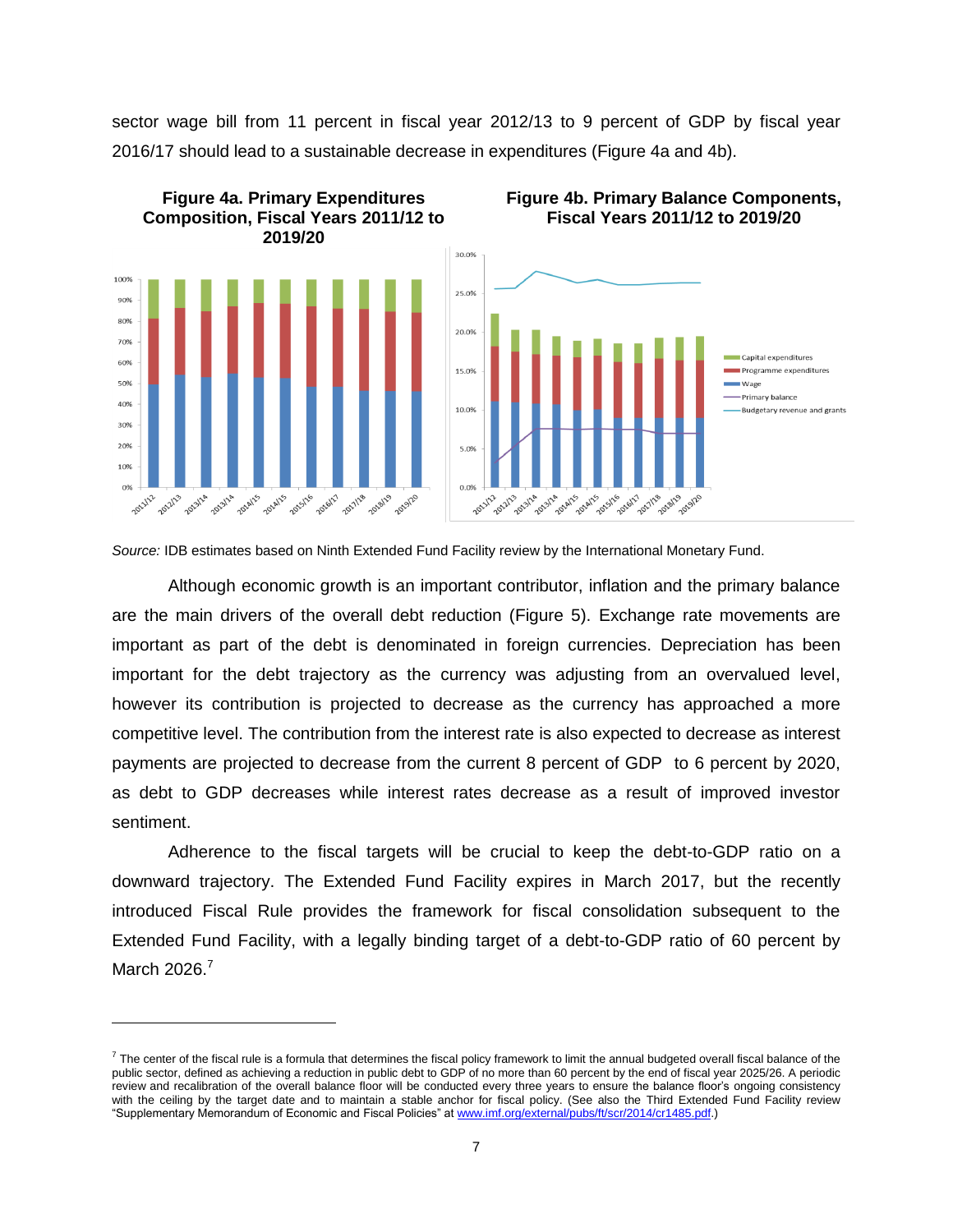

**Figure 5. Drivers of Debt Reduction, Fiscal Years 2012/14 to 2019/20**

*Source:* IDB estimates based on Ninth Extended Fund Facility review by the International Monetary Fund.

# **Economic Growth and Debt Ratios**

 $\overline{a}$ 

Under the assumptions of the current macroeconomic framework, growth accelerates from the current 1.1 percent to 2.7 percent by fiscal year 2018/19, resulting in an average growth rate of 2.2 percent per year until 2020. Under this assumption, the debt-to-GDP ratio should decline to under 100 percent by March 2020. Because of the Petrocaribe debt buyback, Jamaica can attain its target of 100 percent of debt to GDP in March 2020, with a primary surplus of 7.0 percent.<sup>8</sup> Assuming a 3 percent medium-term growth, the debt-to-GDP ratio should reach 60 percent by March 2026, with a primary surplus of 7.1 percent of GDP.

Even though the projected acceleration in growth would bring Jamaica's fiscal position to a sustainable level, the required primary surplus would have to remain in the range of 7 percent until 2026. In addition, failing to reach the projected growth rates, the debt-to-GDP ratio could remain at higher levels. One-percent-lower average growth would leave the debt-to-GDP ratio at 104.1 percent in March 2020, reaching 100 percent 2 years later. Also, 60 percent of the debtto-GDP ratio would only be reached with 2 years of delay in 2028.

Figures 6a and 6b highlight the beneficial effects if economic growth is stronger than the projections. For example, a 1-percent-higher growth rate would lead to a public debt-to-GDP ratio of 95.7 percent in March 2020 and 51.9 percent in March 2026. If growth were to

 $^8$  Based on similar simulations, the IMF recently reduced the primary surplus target of 7.5 percent of GDP to 7.25 percent for FY2015/16 and 7 percent for FY2016/17.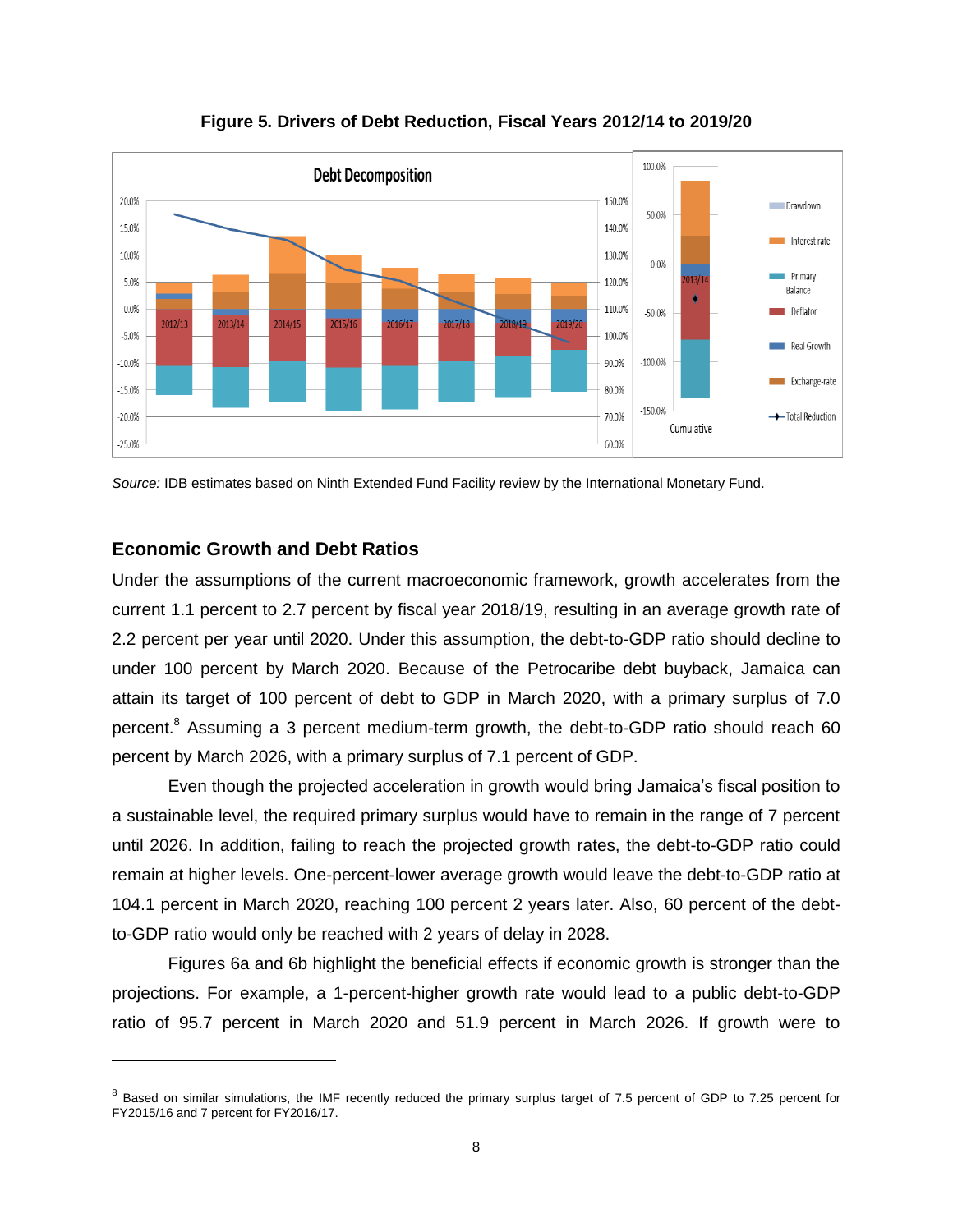accelerate by 2 percent more than the Extended Fund Facility's projections, debt would decline to 91.8 percent in 2020 and 44.6 percent in 2026.



*Source:* IDB estimates based on Ninth Extended Fund Facility review by the International Monetary Fund.

Reaching the debt targets could be delayed if growth or other determinants of debt deviate from the projections. However, given their commitment to the Extended Fund Facility and fiscal rule targets, the authorities could also adjust the fiscal targets to compensate for changes in the economic environment.<sup>9</sup> Given the strong fiscal effort under the baseline, increasing the primary surplus further could pose challenges. In contrast, higher economic growth would imply a lower primary surplus to reach the same debt target, easing the burden of adjustment and providing buffers. A debt-to-GDP ratio of 100 percent could be reached by 2020, with a primary surplus of 6.0 percent and 5.0 percent of GDP if growth accelerated by 1 percent and 2 percent, respectively. Between 2020 and 2026, a primary surplus of 6.4 percent and 5.7 percent instead of 7.1 percent would be required to reach 60 percent of a debt-to-GDP ratio under the same assumptions (Figures 7a and 7b).

<sup>&</sup>lt;sup>9</sup> The rule also comprises an automatic correction mechanism that triggers if cumulative deviations from the overall balance floor exceed either a lower threshold of 1.5 percent of GDP or an upper threshold of 3.5 percent of GDP—with the latter requiring a larger annual correction of 1.5 percent of GDP, compared with 0.75 percent of GDP for exceeding only the lower threshold. The additional fiscal adjustment would be required in subsequent fiscal years to correct for these deviations to bring fiscal performance back in line with the fiscal rule.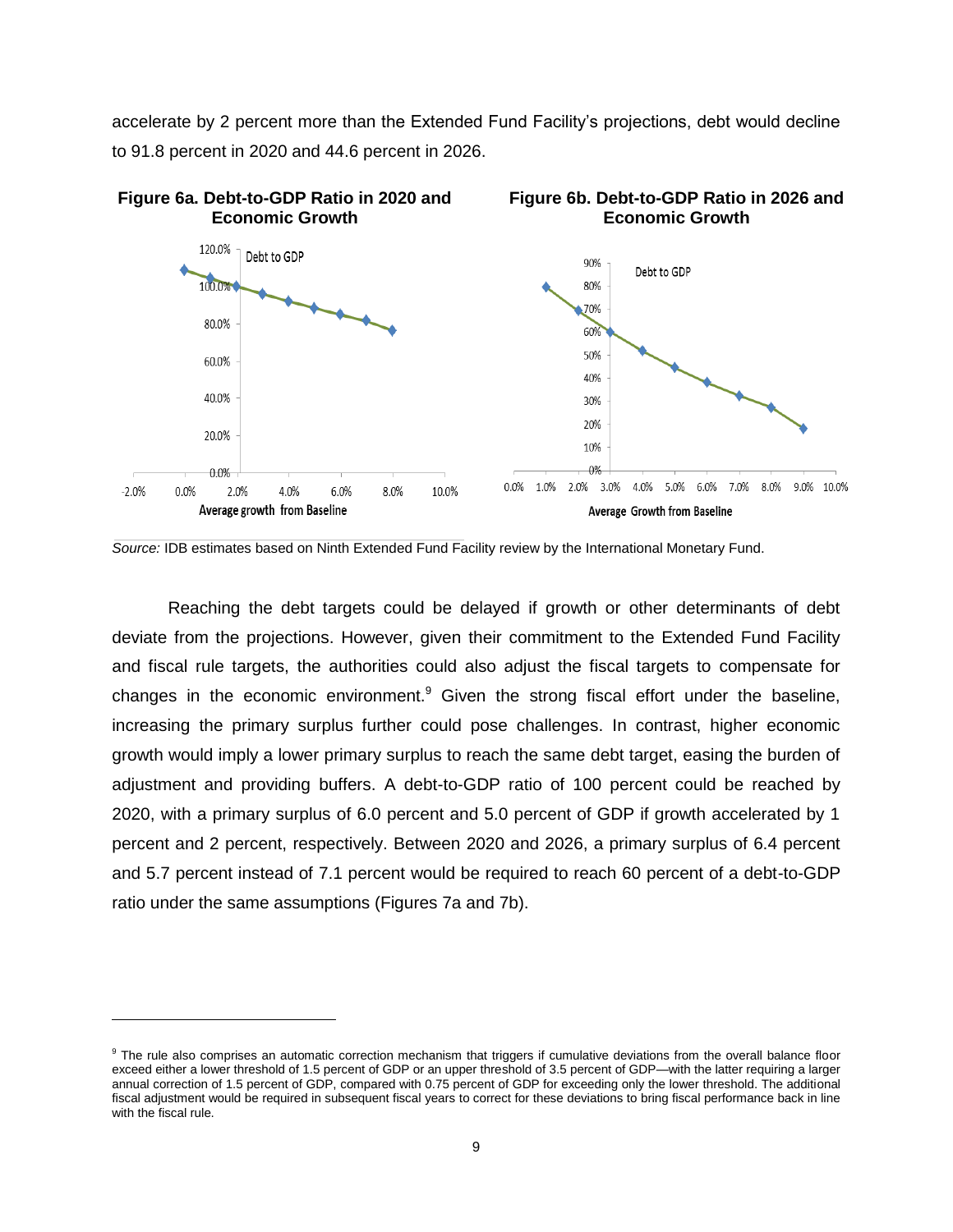

*Source:* IDB estimates based on ninth Extended Fund Facility review by the International Monetary Fund.

While the simulations provide the primary surplus required to reach certain debt targets under the economic baseline scenario, it would be prudent to remain above these values to have buffers against potential economic shocks given the vulnerability of Jamaica and the world economy stemming from risks such as a faster than expected increase in US interest rates, a marked slowdown of the world and the US economy, and political uncertainties in several parts of the world.

## **Unemployment**

 $\overline{a}$ 

Growth is not only related to fiscal outcomes but also to key socioeconomic outcomes, including poverty and unemployment. According to a recent study, the unemployment rate has historically decreased between 0.18 and 0.35 percentage points, for a 1 percent increase in GDP (Nugent and Schmid. 2013).<sup>10</sup> Using the higher value of reduction in the unemployment rate of 0.35 percent for every 1 percent growth and the growth projections, the unemployment rate would decline to 12.5 percent at the end of 2016. Unemployment would be below the precrisis levels of 10 percent by 2020 given the projected growth rates. However, unemployment would only move slowly, with a decrease in growth of 1 percent, remaining at 13.5 percent in March 2017 and 11.8 percent in March 2020 (Figures 7a and 7b). An increase in the growth rate would have important effects on employment, which would decline to 11.5 percent at the end of 2016 if

<sup>&</sup>lt;sup>10</sup> Doing the same analysis for poverty is challenging because the decline in poverty between 2003 and 2007 happened in a period of low economic growth. Although growth contributed to the decline in that period, the stable economy and low inflation were major drivers for poverty reduction. As a result, calculating elasticities of poverty with respect to growth would give misleading effects (see Medvedev et al. [2013]).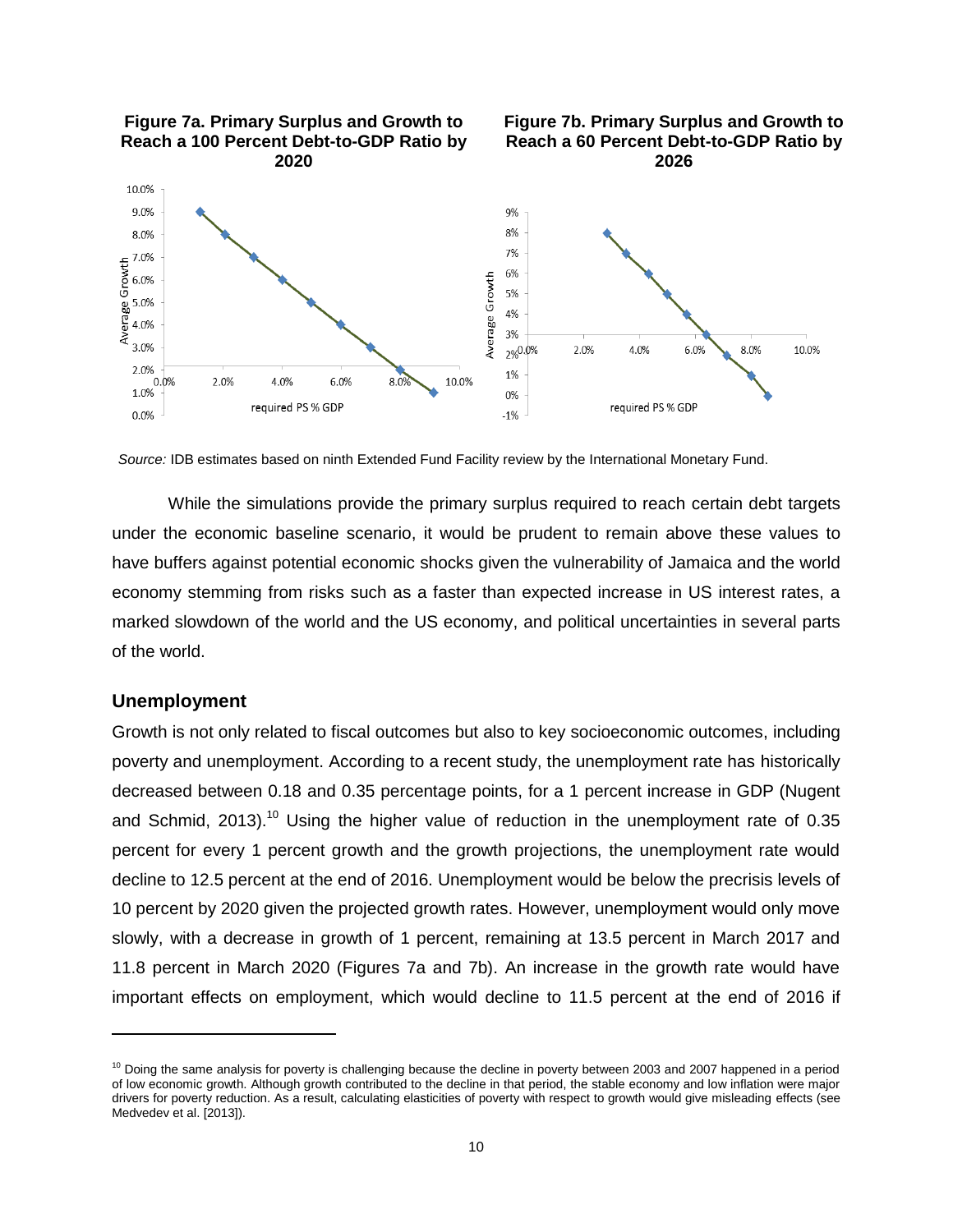growth increased by 1 percentage point (10.1 percent for increase in growth of 2 percent). Unemployment would reach 7.8 percent in 2020 with the same growth acceleration (5.4 percent if growth increased by 2 percent). In contrast, unemployment would be at about 14 percent if growth decreased by 2 percent (Figures 8a and 8b).



 *Source:* IDB estimates based on data from the Statistical Institute of Jamaica.

## **Conclusion**

Jamaica's debt buildup has transpired concurrently with slow economic growth; these issues are intertwined, with high debt slowing economic growth and slow economic growth making the process of reducing the debt burden more difficult. Jamaica has committed itself to a challenging program of fiscal austerity under the Extended Fund Facility agreement and thereafter a reliance on fiscal consolidation to reduce the debt burden.

The program outlined by the Extended Fund Facility and the Fiscal Rule can bring Jamaica's fiscal situation onto a sustainable path. However, the process will be long and strenuous, spanning more than half a generation before the country reaches a debt-to-GDP ratio of 60 percent, which is seen by many as a sustainable debt level.

The projected reduction in debt is driven mostly by the fiscal consolidation (and inflation). In addition, a slowdown in the depreciation of the Jamaican dollar and a decrease of interest payments support the declining debt trajectory. Economic growth is not the main driver of debt reduction, but it still plays a vital role for the success of the fiscal consolidation. Lower-than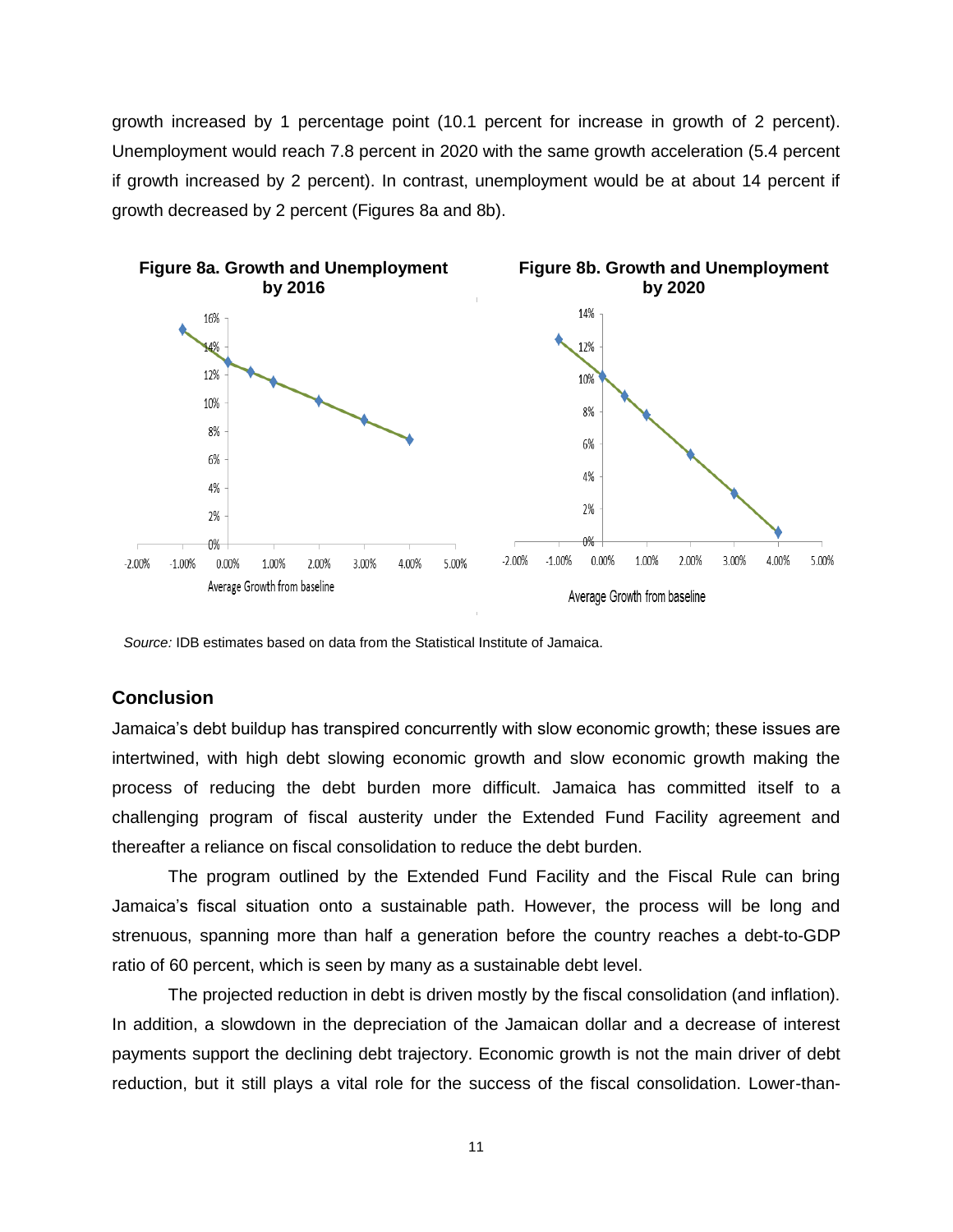projected growth would make meeting the debt targets more challenging, requiring either later attainment of the targets or a stronger fiscal adjustment. In contrast, acceleration in economic growth would have highly beneficial effects for the country—debt levels would decrease and the fiscal adjustment could be lowered, while the unemployment rate would decrease at a faster pace.

Potential economic or weather related shocks are a further challenge to Jamaica. Given the tight fiscal consolidation, higher growth rates would provide a buffer against external shocks such as faster than expected increases in interest rates, a marked slowdown of the United States economy or weather related damage.

However, prospects for Jamaica achieving growth rates above the 2.7 percent projection, which is already above long-term trend, are uncertain. The world economic downturn adversely affected Jamaica's growth path, and the economy has recovered only slowly since. Although this implies that the country is substantially below potential GDP, it also indicates that Jamaica faces considerable challenges to economic growth. Important reforms have occurred, but the county still needs to improve many aspects of its business climate to reach the growth rates required for sustainable debt reduction.<sup>11</sup>

<sup>11</sup> For example, the World Bank *Doing Business 2016* report names Jamaica as one of the 10 countries with 'most notable improvement' in performance in the Doing Business Indicator in 2014/15. In addition, Jamaica was ranked 64, an improvement of 7 ranks using the new methodology.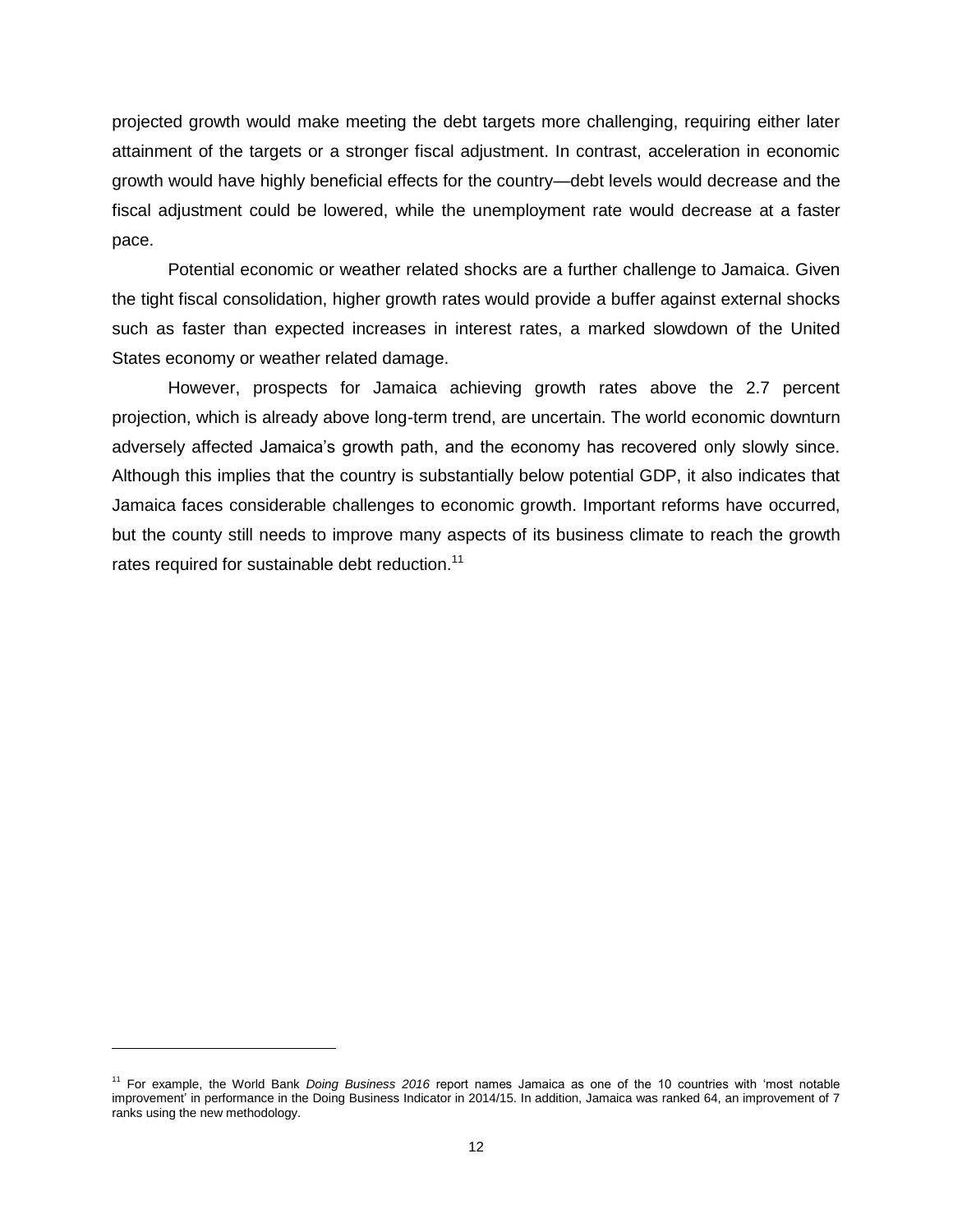### **References**

- Alesina, Alberto, and Silvia Ardagna. 2010. "Large Changes in Fiscal Policy: Taxes Versus Spending." In: Jeffrey R. Brown, editor. *Tax Policy and the Economy,* 24. Cambridge, MA, United States: National Bureau of Economic Research.
- Amo-Yartey, C., Machiko, N., G. P. Nicholls and J. Chiedu Okwuokei. 2012. "The Challenges of Fiscal Consolidation and Debt Reduction in the Caribbean." IMF Working Paper No. 12- 276. Washington, DC, United States: International Monetary Fund.
- Government of Jamaica. 2014. "Fiscal Policy Paper FY 2014/15." Kingston, Jamaica: Ministry of Finance, Government of Jamaica.
- Greenidge, K., Craigwell, G. R., C. Thomas and L. Drakes. 2012. "Threshold Effects of Sovereign Debt: Evidence From the Caribbean." IMF Working Paper No. 12-157. Washington, DC, United States: International Monetary Fund.
- Hernandez de Cosa, Pablo, and Enrique Moral-Benito. 2013. "What Drives a Successful Fiscal Consolidation?" *Applied Economics Letters* 20(8): 748–753.
- International Monetary Fund. 2009. *2009 Article IV Consultation and Request for a Stand-By Arrangement—Staff Report.* Washington, DC, United States: International Monetary Fund. Available at: [http://www.imf.org/external/pubs/ft/scr/2010/cr10267.pdf.](http://www.imf.org/external/pubs/ft/scr/2010/cr10267.pdf)
- International Monetary Fund. 2010. *Strategies for Fiscal Consolidation in the Post-Crisis World.* Washington, DC, United States: International Monetary Fund. Available at: [http://www.imf.org/external/np/pp/eng/2010/020410a.pdf.](http://www.imf.org/external/np/pp/eng/2010/020410a.pdf)
- International Monetary Fund. 2014. *2014 Article IV Consultation and Fourth Review Under the Extended Arrangement Under the Extended Fund Facility.* Washington, DC, United States: International Monetary Fund. Available at:

[http://www.imf.org/external/pubs/ft/scr/2014/cr14169.pdf.](http://www.imf.org/external/pubs/ft/scr/2014/cr14169.pdf)

- King, Damian, and Anika Kiddoe. 2010. "Achieving Fiscal Sustainability in Jamaica—The JDX and Beyond." Working Paper. Kingston, Jamaica: Caribbean Policy Research Institute.
- Medvedev, Denis, Mustafaoglu, Zafer, Andresa Lagerborg and Michiel Paris. 2013. "Can Sustainable Poverty Reduction Be Achieved With Little or No Economic Growth? The Case of Jamaica." *Review of Economics and Institutions* 4(1).
- Nugent, Stevonne, and Juan Pedro Schmid. 2013. "Okun and Jamaica at 50: How Does Unemployment React to Growth?" IDB CCB Policy Brief No. IDB-PB-208. Washington, DC, United States: Inter-American Development Bank.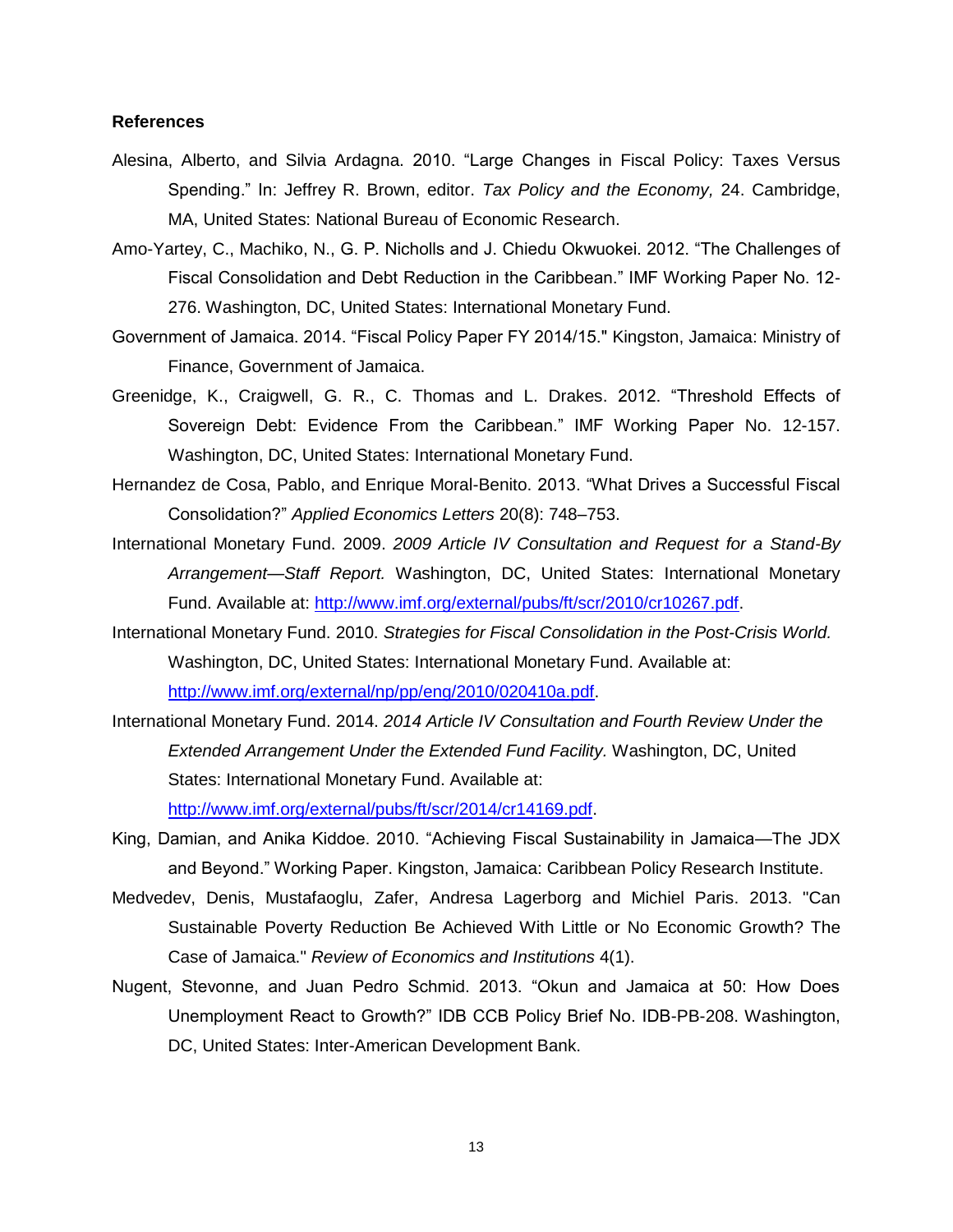- Ruprah, Inder, Melgarejo, J., Alexander Karl and Ricardo Sierra. 2014. "Is There a Caribbean Sclerosis? Stagnating Economic Growth in the Caribbean." Washington, DC, United States: Inter-American Development Bank.
- Schmid, Juan Pedro. 2014. "Fiscal Unruliness: Checking the Usual Suspects for Jamaica's Debt Buildup". IDB CCB Policy Brief No. IDB-PB-213. Washington, DC, United States: Inter-American Development Bank.
- Statistical Institute of Jamaica. 2013. "Employment and Earnings and Hours Worked in Establishments." Kingston, Jamaica: Statistical Institute of Jamaica.
- Sutherland, Douglas, and Peter Hoeller 2012. "Debt and Macroeconomic Stability: An Overview of the Literature and Some Empirics." OECD Economics Department Working Papers No. 1006. Paris, France: OECD Publishing.
- Tsibouris, George C., Horton, Mark A., Mark J. Flanagan and Wojciech S. Maliszewski. 2006. "Experience With Large Fiscal Adjustments." Occasional Paper No. 246. Washington, DC, United States: International Monetary Fund.
- The World Bank. 2015. *Doing Business 2016: Measuring Regulatory Quality and Efficiency.* Washington, DC, United States: World Bank.